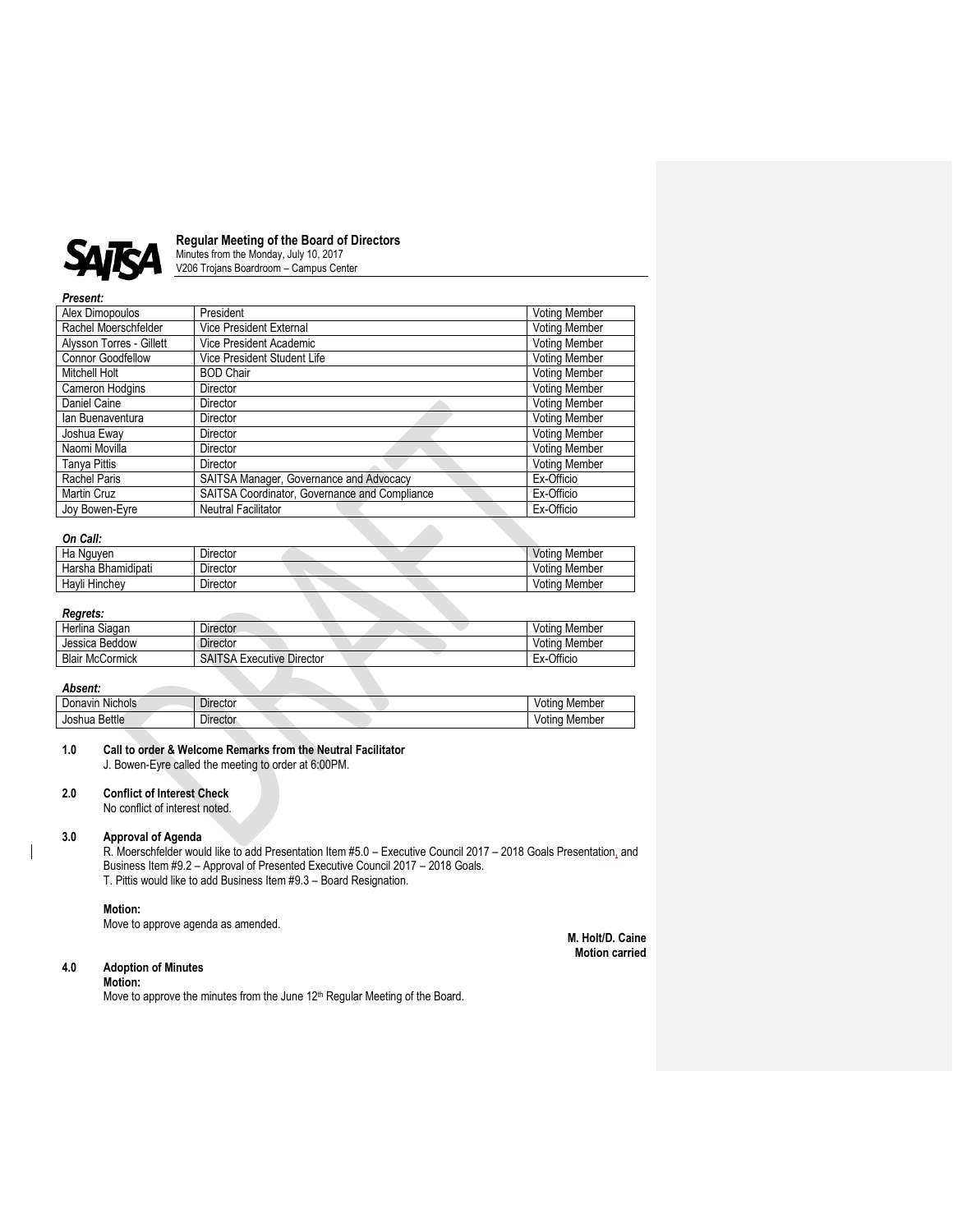#### **N. Movilla/R. Moerschfelder Motion carried**

#### **5.0 Executive Council Goals Presentation**

A. Dimopoulos, A. Torres-Gillett, and R. Moerschfelder presented their positional goals for the 2017-2018 academic year. The supporting documents were attached to the agenda package.

#### **6.0 Individual Reports**

A. Dimopoulos, R. Moerschfelder, A. Torres-Gillett, C. Goodfellow, and T. Pittis provided a verbal report to the Board. Written reports that were submitted have been circulated prior to the meeting and are attached to the agenda package.

C. Goodfellow has been attending conferences and vacation over the past couple of weeks. He will amalgamate all of his reports and submit to the Board for the next Regular Meeting.

T. Pittis will not be providing a Board of Governors Student Representative Report until the September Regular Meeting as the first meeting of SAIT's Board of Governors will not be held until after the SAITSA Board meets in August 2017.

#### **7.0 Committee Reports**

A. Dimopoulos presented a report on behalf of the Finance Committee. A written report has been submitted and circulated prior to the meeting.

#### **Motion:**

Move for A. Dimopoulos to present the SAITSA Operational Budget for 2017-2018 as an information item to Board at the next Regular Meeting of the Board.

> **A. Torres-Gillett/ M. Holt Motion carried**

T. Pittis presented a report on behalf of the Governance Committee. A written report has been submitted and circulated prior to the meeting.

C. Goodfellow presented a report on behalf of the Campus Life Committee. The committee has not met since the 2016-2017 academic year concluded. C. Goodfellow is working on scheduling another meeting and working closely with W. Lin, Chair of the Campus Life Committee on the logistics of the meeting.

R. Paris presented an update on behalf of B. McCormick, Chair of the Student Space Advisory Committee. The committee meets when necessary and has not met since the last Regular Meeting of the Board. B. McCormick will provide updates as it occurs.

#### **8.0 Action Items**

**8.1 Executive Council – Agenda Package posted online (B. McCormick)**

*A. Dimopoulos reported on behalf of B. McCormick and noted that this action item is currently on-going.*

- **8.2 Contact Neutral Facilitator Candidates of the Board's Decision by Thursday, June 15th (B. McCormick)** *A.Dimopoulos reported on behalf of B. McCormick and noted that this action has been completed.*
- **8.3 Board of Directors Meet & Greet feedback & recommendations to T. Pittis by June 26th (Board)** *This action item has been extended until July 17th to accommodate those who have not submitted feedback or recommendations to T. Pittis. T. Pittis will also meet with C. Goodfellow to discuss the scheduling of the event in the future to get more student involvement.*

#### **9.0 Business Items**

#### **9.1 Approval: Student Grant Program**

T. Pittis presented the SAITSA Student Grant Program to the Board. T. Pittis noted that the SAITSA Governance and Advocacy department has been working in conjunction with the Governance Committee to develop the program. It is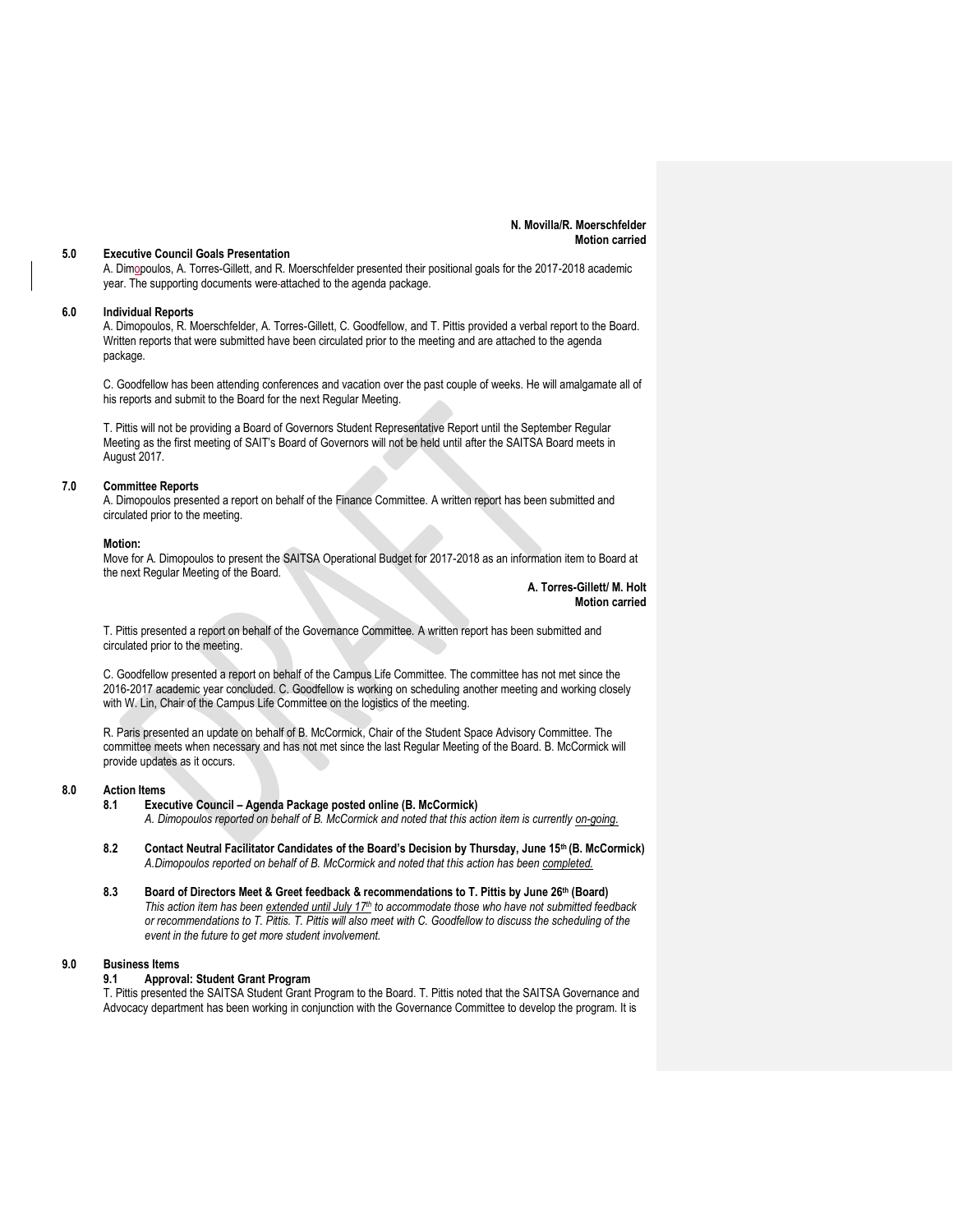|                | intended to allow students to participate in professional and personal development opportunities to develop skillsets<br>and network with likeminded individuals.<br>R. Paris highlighted the mission, vision and policies of the program, and gave an overview of who is eligible and how<br>students can apply. The Student Grant Program is intended to provide SAITSA members with the opportunity to<br>participate in personal and professional development, which enhances skillsets, promotes change, cultivates leaders,<br>and fosters new ideas. The program supports SAITSA's members in achieving their personal and professional goals<br>and aspirations. \$15,000 has been allotted during the pilot year to fund the program to support students. |                        |
|----------------|--------------------------------------------------------------------------------------------------------------------------------------------------------------------------------------------------------------------------------------------------------------------------------------------------------------------------------------------------------------------------------------------------------------------------------------------------------------------------------------------------------------------------------------------------------------------------------------------------------------------------------------------------------------------------------------------------------------------------------------------------------------------|------------------------|
| $17 - 18 - 01$ | Motion:                                                                                                                                                                                                                                                                                                                                                                                                                                                                                                                                                                                                                                                                                                                                                            | <b>Commented [MC1]</b> |
|                | Move to adopt the mission, vision, and policies outlined in the Student Grant Program.<br>T. Pittis/A. Dimopoulos<br><b>Motion carried</b>                                                                                                                                                                                                                                                                                                                                                                                                                                                                                                                                                                                                                         | upon approval of the   |
|                | 9.2<br><b>Approval: Executive Council Goals</b>                                                                                                                                                                                                                                                                                                                                                                                                                                                                                                                                                                                                                                                                                                                    |                        |
| 17-18-02       | <b>Motion:</b>                                                                                                                                                                                                                                                                                                                                                                                                                                                                                                                                                                                                                                                                                                                                                     |                        |
|                | Move to approve the President's Goals for 2017-2018.<br>M. Holt/I. Buenaventura<br><b>Motion carried</b><br>1 abstention                                                                                                                                                                                                                                                                                                                                                                                                                                                                                                                                                                                                                                           |                        |
| 17-18-03       | Motion:<br>Move to approve the Vice Presidents External's Goals for 2017-2018.<br>N. Movilla/I. Buenaventura                                                                                                                                                                                                                                                                                                                                                                                                                                                                                                                                                                                                                                                       |                        |
|                | <b>Motion carried</b><br>1 abstention                                                                                                                                                                                                                                                                                                                                                                                                                                                                                                                                                                                                                                                                                                                              |                        |
| 17-18-04       | Motion:<br>Move to approve the Vice President Academic's Goals for 2017-2018.<br>T. Pittis/I. Buenaventura<br><b>Motion carried</b><br>1 abstention                                                                                                                                                                                                                                                                                                                                                                                                                                                                                                                                                                                                                |                        |
|                | 9.3<br>Resignation<br>As per Bylaw 7.8.4, a member on the Board is only allowed to hold one position. T. Pittis was appointed as the Board<br>of Governors Student Representative for SAIT; therefore, T. Pittis must resign from her role as a Director.                                                                                                                                                                                                                                                                                                                                                                                                                                                                                                          |                        |
| 17-18-05       | <b>Motion:</b><br>Move to accept T. Pittis' resignation from the Board as a Director.<br>N. Movilla/M. Holt<br><b>Motion carried</b><br>1 abstention                                                                                                                                                                                                                                                                                                                                                                                                                                                                                                                                                                                                               |                        |
|                | <b>Motion:</b><br>Move to open the agenda to add Business Item #9.4 Finance Committee Membership Ratification.<br>A.Dimopoulos/C. Goodfellow<br><b>Motion carried</b>                                                                                                                                                                                                                                                                                                                                                                                                                                                                                                                                                                                              |                        |
|                | <b>Motion:</b><br>Move to remove James Nakamura and Aida Rakhmetova as members of the Finance Committee.<br>A.Dimopoulos/ I. Buenaventura<br><b>Motion carried</b>                                                                                                                                                                                                                                                                                                                                                                                                                                                                                                                                                                                                 |                        |
|                |                                                                                                                                                                                                                                                                                                                                                                                                                                                                                                                                                                                                                                                                                                                                                                    |                        |

**Commented [MC1]:** Motion Tracking Number – This is upon approval of the Board during August Regular Meeting.